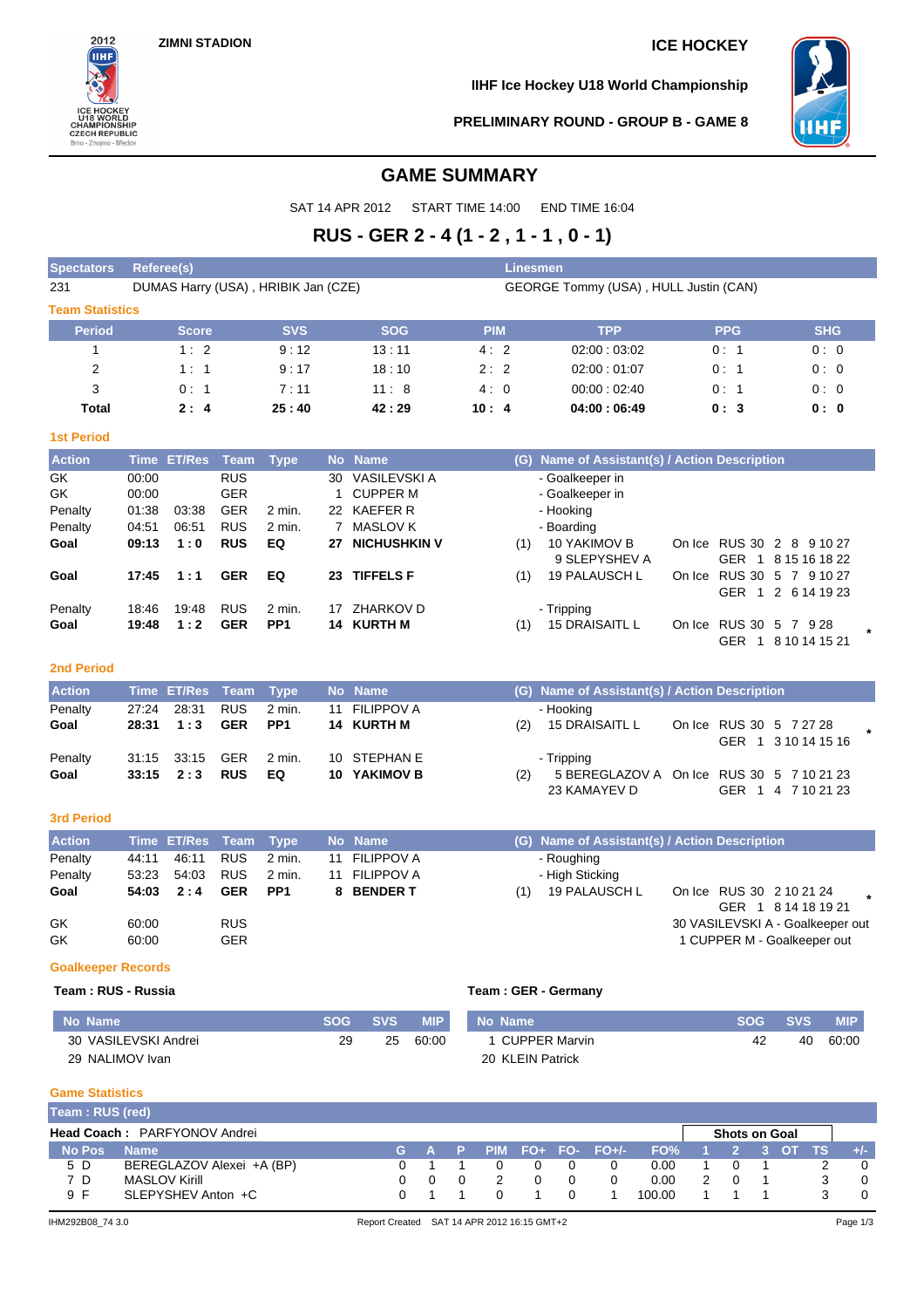

# **IIHF Ice Hockey U18 World Championship**



### **PRELIMINARY ROUND - GROUP B - GAME 8**

| Head Coach: PARFYONOV Andrei |                            |    |   |          |                |                |          |         |       | <b>Shots on Goal</b> |                         |          |                        |                |
|------------------------------|----------------------------|----|---|----------|----------------|----------------|----------|---------|-------|----------------------|-------------------------|----------|------------------------|----------------|
| <b>No Pos</b>                | <b>Name</b>                | G. | A | P        | <b>PIM</b>     | $FO+$          | FO-      | $FO+/-$ | FO%   |                      | $\overline{2}$          | 3        | <b>TS</b><br><b>OT</b> | $+/-$          |
| 10 F                         | YAKIMOV Bogdan             |    |   | 2        | 0              | 9              | 12       | $-3$    | 42.86 |                      | 3                       | 0        | 4                      | $+1$           |
| 27 F                         | NICHUSHKIN Valeri          |    | 0 |          | 0              | 0              |          | $-1$    | 0.00  | $\overline{2}$       | $\overline{2}$          | 0        | 4                      | $\mathbf 0$    |
| 3 D                          | <b>GAREYEV Stanislav</b>   | 0  | 0 | 0        | 0              | 0              | $\Omega$ | 0       | 0.00  | 0                    | 0                       | 0        | 0                      | 0              |
| 11 F                         | <b>FILIPPOV Alexei</b>     | 0  | 0 | 0        | 6              | 0              | $\Omega$ | 0       | 0.00  |                      |                         | 0        | $\overline{2}$         | $\mathbf 0$    |
| 17 F                         | <b>ZHARKOV Danil</b>       | 0  | 0 | 0        | $\overline{2}$ |                | 2        | $-1$    | 33.33 |                      |                         | 2        | 4                      | 0              |
| 18 F                         | OSNOVIN Vyacheslav +A      | 0  | 0 | 0        | 0              | $\overline{7}$ | 5        | 2       | 58.33 | 0                    | 2                       |          | 3                      | $\mathbf 0$    |
| 24 D                         | <b>GALIN Damir</b>         | 0  | 0 | 0        | 0              | 0              | $\Omega$ | 0       | 0.00  | 0                    | 0                       | $\Omega$ | 0                      | 0              |
| 4 D                          | <b>LISOV Nikita</b>        | 0  | 0 | 0        | 0              | 0              | $\Omega$ | 0       | 0.00  | 0                    | 0                       | 0        | 0                      | 0              |
| D<br>16                      | <b>ZADOROV Nikita</b>      | 0  | 0 | 0        | 0              | 0              | $\Omega$ | 0       | 0.00  | 0                    | 0                       | 0        | $\mathbf 0$            | $\overline{0}$ |
| F<br>21                      | <b>BARABANOV Alexander</b> | 0  | 0 | 0        | 0              | 0              | $\Omega$ | 0       | 0.00  |                      | 0                       |          | 2                      | $+1$           |
| 23 F                         | <b>KAMAYEV Denis</b>       | 0  |   |          | 0              | 0              | $\Omega$ | 0       | 0.00  | 0                    | 0                       |          |                        | $+1$           |
| 28 F                         | <b>DELNOV Alexander</b>    | 0  | 0 | $\Omega$ | $\Omega$       | $\overline{7}$ | 10       | $-3$    | 41.18 | 1                    | 0                       |          | $\overline{2}$         | $\overline{0}$ |
| 2 D                          | <b>MIRONOV Andrei</b>      | 0  | 0 | 0        | 0              | 0              | 0        | 0       | 0.00  |                      | 2                       |          | 4                      | $+1$           |
| D<br>8                       | <b>MALENKIKH Yegor</b>     | 0  | 0 | 0        | 0              | 0              | $\Omega$ | 0       | 0.00  | 0                    | 0                       |          |                        | $+1$           |
| 15 F                         | <b>KUPTSOV Sergei</b>      | 0  | 0 | 0        | 0              | 0              | 2        | $-2$    | 0.00  | 0                    | 2                       | 0        | 2                      | $\mathbf 0$    |
| 25 F                         | <b>KHATSEI Arseni</b>      | 0  | 0 | 0        | 0              |                | 3        | 4       | 70.00 |                      | $\overline{\mathbf{c}}$ | 0        | 3                      | $\mathbf 0$    |
| 26 F                         | <b>LEBEDEV Alexander</b>   | 0  | 0 | 0        | 0              | 0              | $\Omega$ | 0       | 0.00  | 0                    | $\overline{2}$          | $\Omega$ | $\overline{2}$         | $\mathbf 0$    |
| GK<br>29                     | NALIMOV Ivan               | 0  | 0 | 0        | 0              |                |          |         |       | 0                    | 0                       | 0        | 0                      |                |
| 30 GK                        | VASILEVSKI Andrei          | 0  | 0 | 0        | 0              |                |          |         |       | U                    | 0                       | 0        | 0                      |                |
| Total                        |                            | 2  | 4 | 6        | 10             | 32             | 35       | -3      | 47.76 | 13                   | 18                      | 11       | 42                     |                |

| Team: GER (white) |  |  |
|-------------------|--|--|
|-------------------|--|--|

| Head Coach: SETTERS Jim |                           |              |   |             |                |                         |          |          |       | <b>Shots on Goal</b> |                |                           |                  |             |
|-------------------------|---------------------------|--------------|---|-------------|----------------|-------------------------|----------|----------|-------|----------------------|----------------|---------------------------|------------------|-------------|
| <b>No Pos</b>           | <b>Name</b>               | G.           | A | P           | <b>PIM</b>     | $FO+$                   | FO-      | $FO+/-$  | FO%   |                      | $\overline{2}$ | <b>OT</b><br>$\mathbf{3}$ | <b>TS</b>        | $+/-$       |
| 8 D                     | <b>BENDER Tim</b>         |              | 0 | 1           | 0              | 0                       | $\Omega$ | 0        | 0.00  | 2                    | 0              |                           | 3                | $-1$        |
| 14 F                    | <b>KURTH Marcel (BP)</b>  | 2            | 0 | 2           | 0              | 14                      | 10       | 4        | 58.33 | 3                    | 1              |                           | 5                | $+1$        |
| 18 D                    | <b>MOSER Janik</b>        | 0            | 0 | $\Omega$    | $\Omega$       | 0                       | $\Omega$ | 0        | 0.00  | 0                    | 0              | $\Omega$                  | 0                | $-1$        |
| F<br>19                 | PALAUSCH Lennart +A       | 0            | 2 | 2           | 0              | 0                       | 1        | $-1$     | 0.00  | 0                    | 1              |                           | $\overline{2}$   | $+1$        |
| 23 F                    | <b>TIFFELS Frederik</b>   |              | 0 | 1           | $\Omega$       | 0                       | $\Omega$ | $\Omega$ | 0.00  | $\overline{2}$       | $\mathbf 0$    | $\Omega$                  | $\overline{2}$   | $\mathbf 0$ |
| 4 D                     | <b>QUINLAN Nicolai</b>    | 0            | 0 | 0           | 0              | 0                       | $\Omega$ | 0        | 0.00  | 0                    | 1              |                           | $\overline{2}$   | $-1$        |
| 7 D                     | <b>SCHMID Thomas</b>      | 0            | 0 | $\mathbf 0$ | 0              | 0                       | $\Omega$ | 0        | 0.00  | 1                    | 0              | 0                         | 1                | $-1$        |
| $\mathsf{F}$<br>13      | HERPICH Kai +C            | 0            | 0 | $\Omega$    | 0              | 0                       | $\Omega$ | 0        | 0.00  | 0                    | 1              | $\Omega$                  | 1                | 0           |
| $\mathsf{F}$<br>21      | ZIEGLER Sven              | 0            | 0 | $\mathbf 0$ | 0              | 0                       | 0        | 0        | 0.00  |                      | 1              | $\Omega$                  | $\overline{2}$   | $-1$        |
| 22 F                    | KAEFER Raphael +A         | 0            | 0 | $\Omega$    | $\overline{2}$ | 8                       | 3        | 5        | 72.73 | $\Omega$             | $\overline{2}$ |                           | 3                | $-1$        |
| 3 D                     | <b>TIFFELS Dominik</b>    | 0            | 0 | 0           | 0              | 0                       | 0        | 0        | 0.00  | 0                    | 0              | 0                         | 0                | 0           |
| D<br>10                 | <b>STEPHAN Eric</b>       | 0            | 0 | $\mathbf 0$ | 2              | 0                       | $\Omega$ | 0        | 0.00  | 0                    | $\mathbf 0$    | $\Omega$                  | 0                | $-1$        |
| F<br>11                 | <b>KAHUN Dominik</b>      | 0            | 0 | $\Omega$    | $\Omega$       | 11                      | 10       | 1        | 52.38 | 0                    | 1              | $\Omega$                  | 1                | 0           |
| F<br>15                 | <b>DRAISAITL Leon</b>     | 0            | 2 | 2           | 0              | 0                       | 1        | $-1$     | 0.00  |                      | 0              |                           | $\boldsymbol{2}$ | $-1$        |
| 16 F                    | <b>EISENSCHMID Markus</b> | $\mathbf{0}$ | 0 | $\Omega$    | $\mathbf 0$    | 0                       | $\Omega$ | $\Omega$ | 0.00  | 0                    | 1              |                           | $\overline{2}$   | $-1$        |
| 2 D                     | <b>KOBERGER Sebastian</b> | 0            | 0 | 0           | 0              | 0                       | 0        | 0        | 0.00  | 0                    | 0              | 0                         | 0                | $+1$        |
| D<br>6                  | <b>SCHWARZ Andreas</b>    | 0            | 0 | $\Omega$    | 0              | 0                       | $\Omega$ | 0        | 0.00  | 0                    | 1              | $\Omega$                  | 1                | $+1$        |
| F<br>12                 | ZIENTEK Benjamin          | 0            | 0 | $\Omega$    | 0              | 0                       | $\Omega$ | 0        | 0.00  |                      | 0              | $\Omega$                  |                  | $\mathbf 0$ |
| 17 F                    | <b>SHEVYRIN Denis</b>     | 0            | 0 | 0           | 0              | $\overline{\mathbf{c}}$ |          | -5       | 22.22 | 0                    | 0              | $\Omega$                  | $\mathbf 0$      | 0           |
| 24 F                    | <b>KLOPPER Patrick</b>    | 0            | 0 | $\Omega$    | $\mathbf 0$    | 0                       | $\Omega$ | $\Omega$ | 0.00  | $\Omega$             | $\mathbf 0$    |                           | $\mathbf{1}$     | $\mathbf 0$ |
| GK<br>1                 | <b>CUPPER Marvin</b>      | 0            | 0 | 0           | 0              |                         |          |          |       | 0                    | 0              | 0                         | 0                |             |
| 20 GK                   | <b>KLEIN Patrick</b>      | 0            | 0 | 0           | 0              |                         |          |          |       | 0                    | 0              | $\Omega$                  | $\mathbf 0$      |             |
| Total                   |                           | 4            | 4 | 8           | 4              | 35                      | 32       | 3        | 52.24 | 11                   | 10             | 8                         | 29               |             |